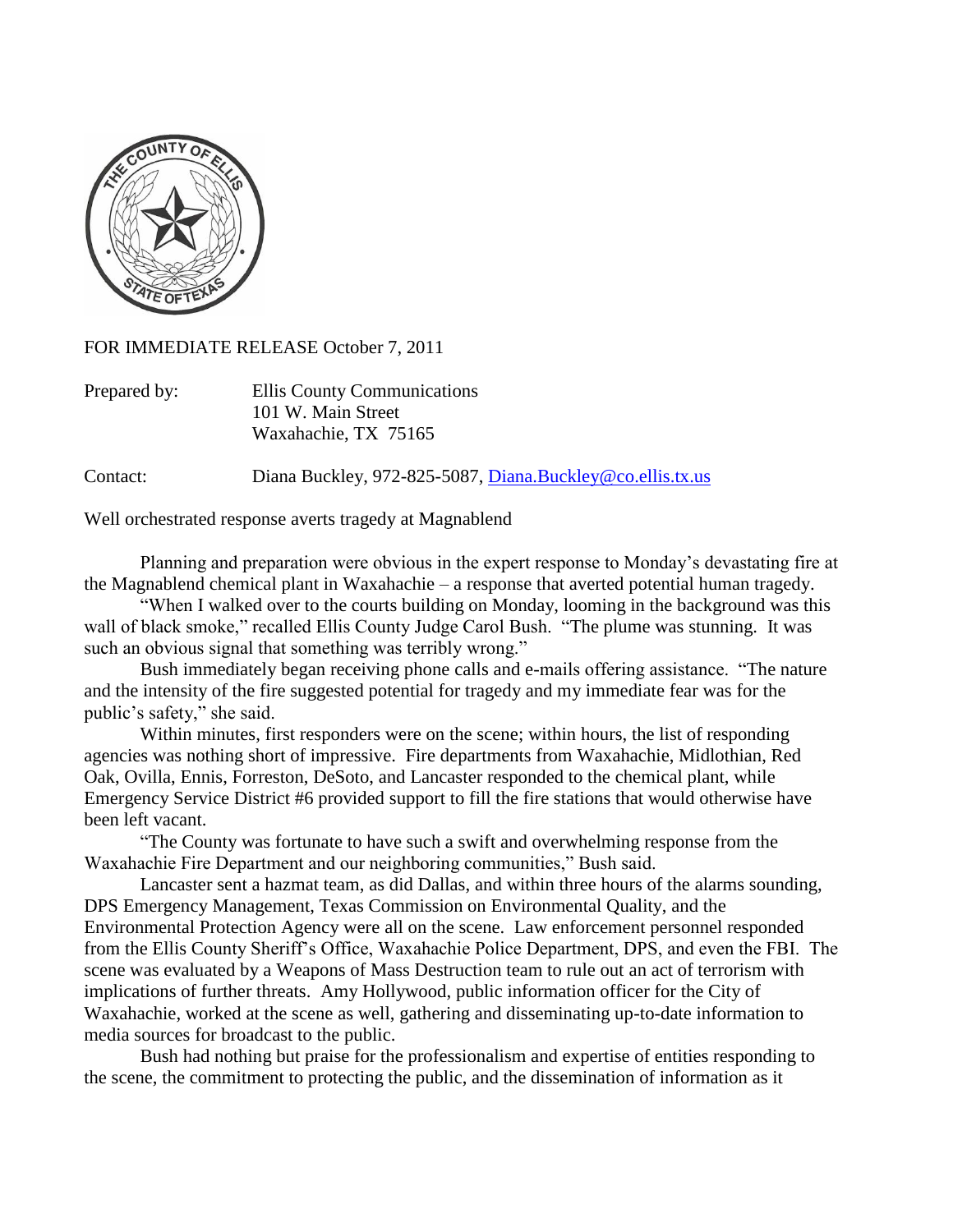became available. It was a sentiment shared by Dr. Glenn Ledbetter, who was contacted by Bush to assist in the identification and evaluation of potential public health concerns.

"In visiting with the team, and reflecting on what transpired, I realized this was truly a regional response, a coordinated effort, that was required, to manage the situation in a safe way," said Ledbetter, who volunteers his time as the county's health authority. "It was really tremendous, the coordination of the police departments to manage the roadways, and the activation of the evacuation plan as dictated by the degree of the accident. The kids were safely moved from the school, and the frail elderly at Covenant Place were transferred out of harm's way."

It demonstrates exactly why such systems are in place: it is impossible to predict when an emergency will occur that will demand this type of response.

Ledbetter also noted that the local hospital was prepared to handle what might have been mass casualties in this magnitude of a fire event.

"But fortunately, only two people were evaluated in the first four hours, and it was determined that those were non-threatening, stress-related issues," he added.

Within three hours, the EPA had monitors in place, both on the ground and in the air, seeking to detect any potentially harmful particulates or gases in the plume of black smoke that stretched north to northwest from the site.

"It was very reassuring," Ledbetter said. "They have protocols, and they followed their protocols. If at any time the thresholds on the air quality index should be exceeded, or they should identify any toxins, they had the capability right there to ramp up the evacuation area or notify the proper authorities of the potential for harm."

Bush expressed extreme gratitude to all that played a role in responding and mitigating the damage. "There are so many to be thanked: our first responders, fire, police, TCEQ, EPA, Red Cross, Regional Emergency Management support, the City of Waxahachie, Dr. Ledbetter. And the list goes on. It is as extensive as my gratitude to all involved for a job well done."

"This wasn't just an incident from which we were removed," she said. "The company is part of Ellis County, and the people that work there are our friends and neighbors; it adds a personal element to this devastating incident. These were people we know who were suffering this great loss, people that were traumatized by the event and now must regroup while Magnablend recovers and rebuilds."

According to Ledbetter, Magnablend received praise from officials at both TCEQ and the EPA for its response.

"They both said that typically they have to beg the responsible party for more resources – this response has been four-fold what they usually see," he said. "It's been handled with real integrity."

Still, the lingering odor has been a source of concern to people in the area, with just under a hundred people phoning the county's hotline to inquire. Many say they experienced nausea or headaches that they connected with the chemical smell in the air.

"The smell is thought to be due to smoldering aspects of the fire, and once those are extinguished completely, we expect it to rapidly dissipate over the next few days," Ledbetter said. "It is felt that the odor is from sulfur that is a byproduct of the pet products that were being manufactured in the building, and there are no toxicity concerns with that."

Completing the cleanup of the site will likely take two to three months, and officials expect to gain new information and insights into the origin of the disaster as they dismantle the debris.

"Even in a tragic situation like this, it does restore your faith in mankind, that when it's needed, people pull together," Bush said. "There was obvious sincerity on the part of Magnablend